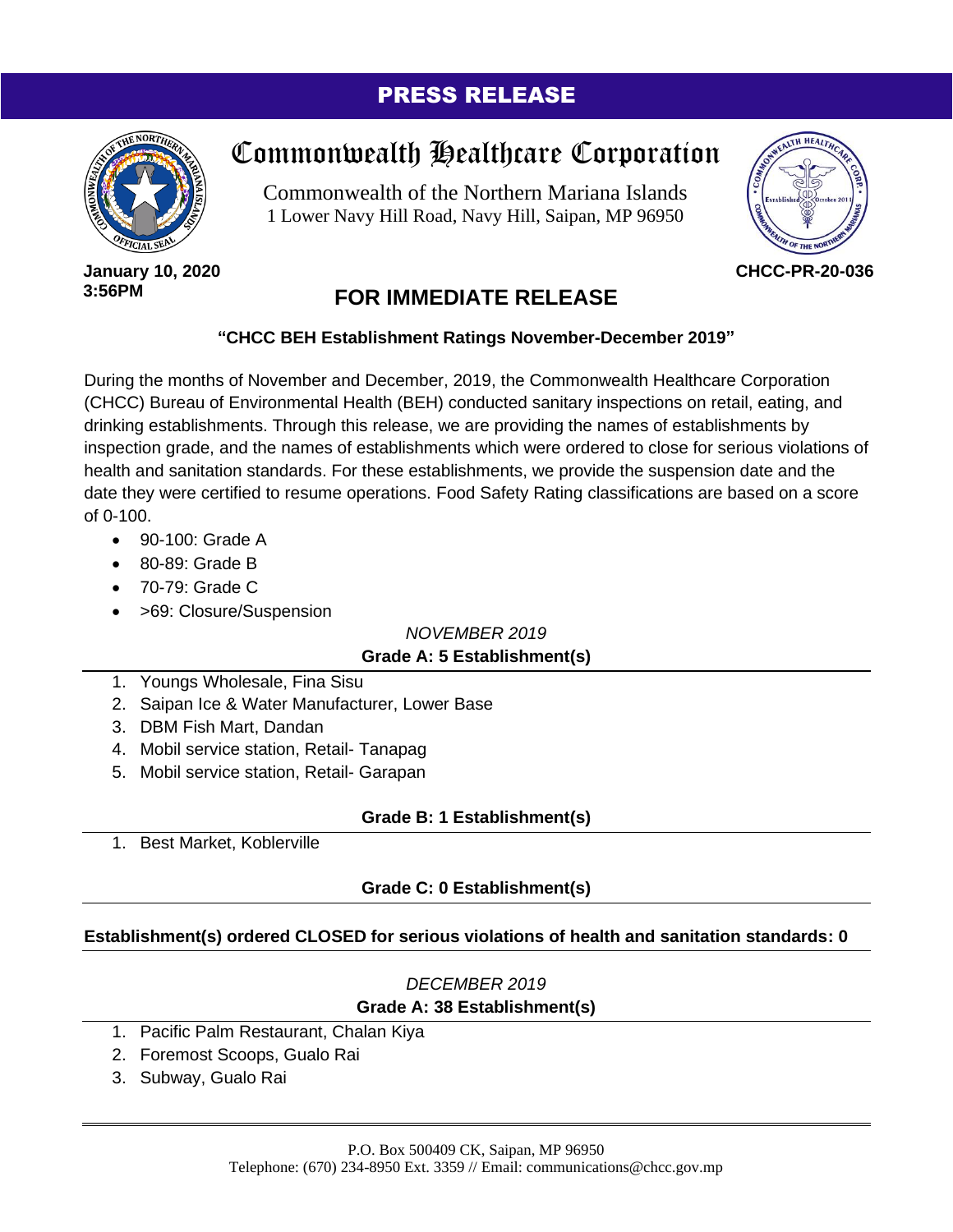- 4. J&J BBQ, San Roque
- 5. New Kagman Market, Kagman
- 6. New XO Market, Gualo Rai
- 7. New XO Butcher, Gualo Rai
- 8. Chow Time I, Garapan
- 9. New Oleai Store, San Jose
- 10. Lucky De Mart II, San Vicente
- 11. 153 Restaurant, Fina Sisu
- 12. Zubing Store, San Antonio
- 13. New Double Restaurant, Garapan
- 14. New Grand Market, Lower Navy Hill
- 15. New Grand Butcher, Lower Navy Hill
- 16. Yong An Tofu, Garapan
- 17. Cheng Cheng Market, Dandan
- 18. Bostonian Bakery, Chalan Laulau
- 19. WJC Fish Mart, San Vicente
- 20. LZ Market, Dandan
- 21. San Roque Market, San Roque
- 22. San Roque Butcher, San Roque
- 23. Chinen Ice Candy Wholesale, Garapan
- 24. Chinen Ice Candy Retail, Garapan
- 25. The Grill Laulau Bay, Kagman
- 26. American Pizza and Grill, Garapan
- 27. Gusto Products, Fina Sisu
- 28. Ella Wholesale, Garapan
- 29. Brothers Market, Kagman
- 30. Brothers Butcher, Kagman
- 31. Mama Store, Garapan
- 32. Saipan Iris Pool Villa Kitchen, San Roque
- 33. I Shop Saipan, Garapan
- 34. Himawari Bakery, Garapan
- 35. Himawari Retail, Garapan
- 36. San Jose Mart, San Jose
- 37. LJ's Mart, Chalan Kanoa
- 38. LJ's Mart, Garapan

#### **Grade B: 7 Establishment(s)**

- 1. Chow Time Restaurant, Garapan
- 2. Chow Time Catering, Garapan
- 3. Pearl River Wholesale, Chalan Laulau
- 4. New Chang Ming Market, Garapan
- 5. Marg's Kitchen and Bakery, Susupe